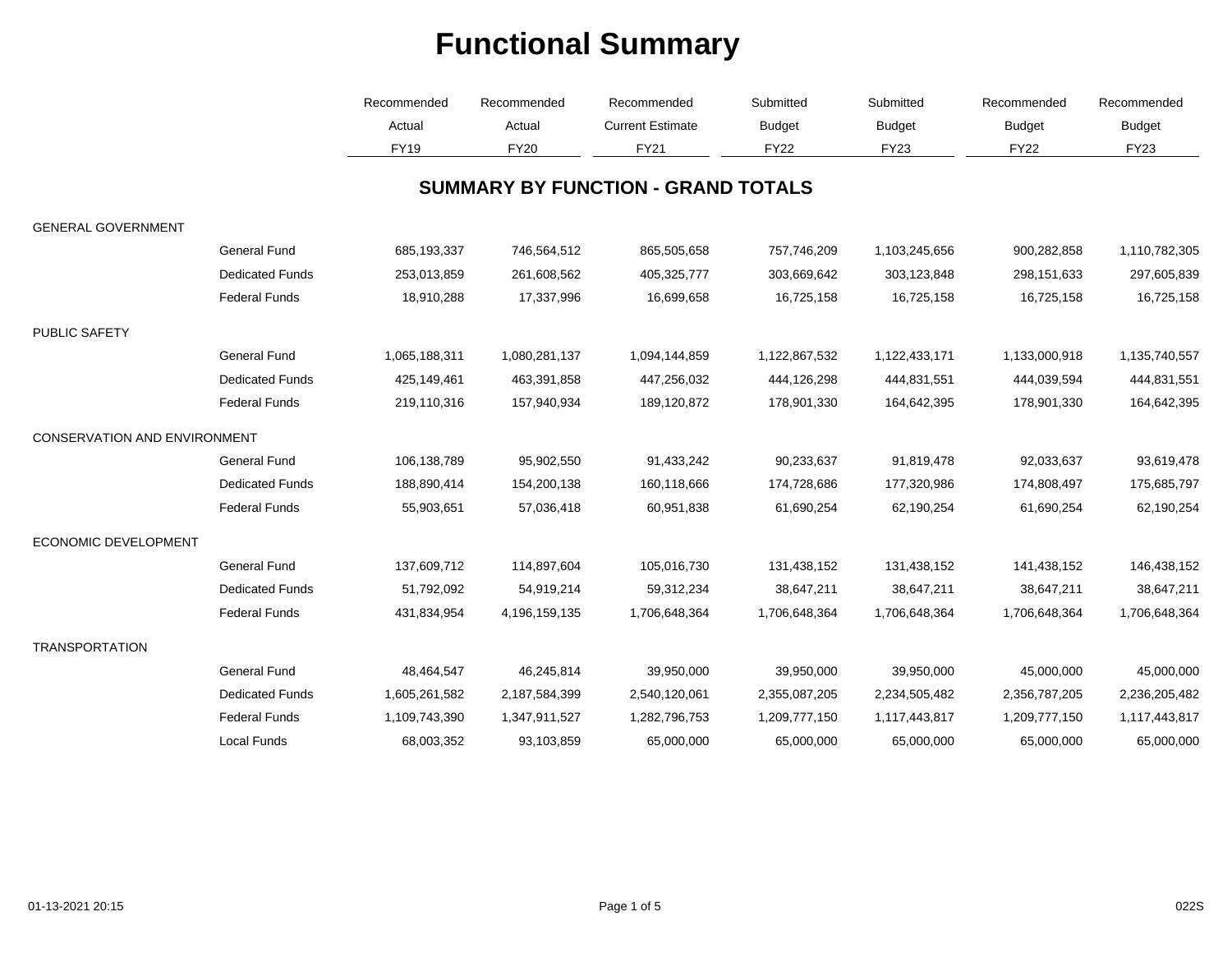|                                  |                        | Recommended<br>Actual | Recommended<br>Actual | Recommended<br><b>Current Estimate</b><br><b>FY21</b> | Submitted<br><b>Budget</b> | Submitted<br><b>Budget</b><br><b>FY23</b> | Recommended<br><b>Budget</b><br><b>FY22</b> | Recommended<br><b>Budget</b><br><b>FY23</b> |
|----------------------------------|------------------------|-----------------------|-----------------------|-------------------------------------------------------|----------------------------|-------------------------------------------|---------------------------------------------|---------------------------------------------|
|                                  |                        |                       |                       |                                                       |                            |                                           |                                             |                                             |
|                                  |                        | <b>FY19</b>           | <b>FY20</b>           |                                                       | <b>FY22</b>                |                                           |                                             |                                             |
| <b>HEALTH AND HUMAN SERVICES</b> |                        |                       |                       |                                                       |                            |                                           |                                             |                                             |
|                                  | <b>General Fund</b>    | 4,172,509,961         | 4,164,509,499         | 4,149,183,002                                         | 4,151,938,499              | 4,151,321,186                             | 4,331,383,508                               | 4,454,591,648                               |
|                                  | <b>Dedicated Funds</b> | 1,947,906,009         | 2,070,928,110         | 2,167,736,696                                         | 2,103,532,324              | 2,096,409,356                             | 2,064,574,999                               | 2,059,562,961                               |
|                                  | <b>Federal Funds</b>   | 11,376,900,119        | 13,325,547,157        | 15,361,319,797                                        | 15,329,950,267             | 15,329,767,758                            | 15,333,180,526                              | 15,332,754,731                              |
| <b>EDUCATION</b>                 |                        |                       |                       |                                                       |                            |                                           |                                             |                                             |
|                                  | <b>General Fund</b>    | 10,519,165,236        | 10,595,478,624        | 10,790,983,849                                        | 10,819,591,315             | 10,842,558,043                            | 10,994,581,607                              | 11,108,910,438                              |
|                                  | <b>Dedicated Funds</b> | 23,827,554            | 10,155,870            | 50,197,690                                            | 41,412,483                 | 41,412,483                                | 42,276,545                                  | 42,276,545                                  |
|                                  | <b>Federal Funds</b>   | 1,111,069,785         | 1,004,036,677         | 1,480,396,696                                         | 1,040,746,289              | 1,040,746,289                             | 1,040,746,289                               | 1,040,746,289                               |
|                                  | Local Funds            | $-1,191$              | 55                    | 1,000                                                 | 1,000                      | 1,000                                     | 1,000                                       | 1,000                                       |
| <b>DISTRIBUTIONS</b>             |                        |                       |                       |                                                       |                            |                                           |                                             |                                             |
|                                  | <b>General Fund</b>    | 60,236,233            | 60,347,368            | 60,364,160                                            | 60,364,160                 | 60,364,160                                | 60,364,160                                  | 60,364,160                                  |
|                                  | <b>Dedicated Funds</b> | 246,976,903           | 245,791,513           | 246,486,052                                           | 246,486,052                | 246,486,052                               | 246,486,052                                 | 246,486,052                                 |
| <b>GRAND TOTALS</b>              |                        |                       |                       |                                                       |                            |                                           |                                             |                                             |
|                                  | <b>General Fund</b>    | 16,794,506,126        | 16,904,227,108        | 17,196,581,500                                        | 17, 174, 129, 504          | 17,543,129,846                            | 17,698,084,840                              | 18, 155, 446, 738                           |
|                                  | <b>Dedicated Funds</b> | 4,742,817,874         | 5,448,579,664         | 6,076,553,208                                         | 5,707,689,901              | 5,582,736,969                             | 5,665,771,736                               | 5,541,301,438                               |
|                                  | <b>Federal Funds</b>   | 14,323,472,503        | 20,105,969,844        | 20,097,933,978                                        | 19,544,438,812             | 19,438,164,035                            | 19,547,669,071                              | 19,441,151,008                              |
|                                  | Local Funds            | 68,002,161            | 93,103,914            | 65,001,000                                            | 65,001,000                 | 65,001,000                                | 65,001,000                                  | 65,001,000                                  |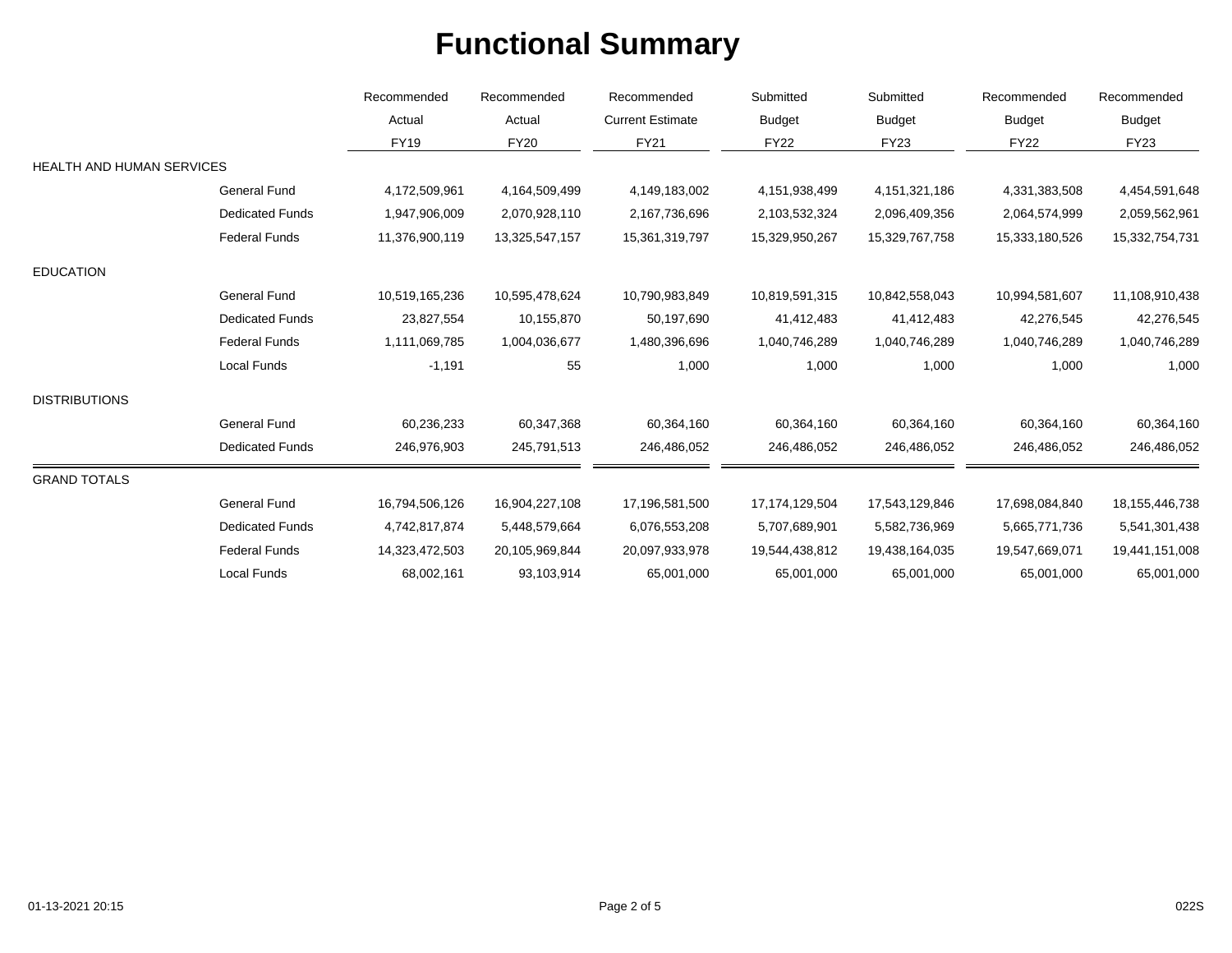|                                     |                        | Recommended<br>Actual | Recommended<br>Actual<br><b>FY20</b> | Recommended<br><b>Current Estimate</b><br><b>FY21</b> | Submitted<br><b>Budget</b> | Submitted<br><b>Budget</b> | Recommended<br><b>Budget</b><br><b>FY22</b> | Recommended<br><b>Budget</b><br><b>FY23</b> |
|-------------------------------------|------------------------|-----------------------|--------------------------------------|-------------------------------------------------------|----------------------------|----------------------------|---------------------------------------------|---------------------------------------------|
|                                     |                        |                       |                                      |                                                       |                            |                            |                                             |                                             |
|                                     |                        | <b>FY19</b>           |                                      |                                                       | <b>FY22</b>                | <b>FY23</b>                |                                             |                                             |
|                                     |                        |                       |                                      | <b>SUMMARY BY FUNCTION - OPERATING</b>                |                            |                            |                                             |                                             |
| <b>GENERAL GOVERNMENT</b>           |                        |                       |                                      |                                                       |                            |                            |                                             |                                             |
|                                     | <b>General Fund</b>    | 601,439,418           | 661,719,389                          | 582,178,632                                           | 603,468,864                | 655,393,795                | 611,005,513                                 | 662,930,444                                 |
|                                     | <b>Dedicated Funds</b> | 240,584,395           | 251,298,789                          | 393,277,594                                           | 303,669,642                | 303,123,848                | 298,151,633                                 | 297,605,839                                 |
|                                     | <b>Federal Funds</b>   | 18,910,288            | 17,337,996                           | 16,699,658                                            | 16,725,158                 | 16,725,158                 | 16,725,158                                  | 16,725,158                                  |
| PUBLIC SAFETY                       |                        |                       |                                      |                                                       |                            |                            |                                             |                                             |
|                                     | <b>General Fund</b>    | 1,055,212,032         | 1,067,825,230                        | 1,075,360,432                                         | 1,102,858,943              | 1,107,256,047              | 1,114,726,329                               | 1,119,123,433                               |
|                                     | <b>Dedicated Funds</b> | 414,196,858           | 458,863,985                          | 438,388,895                                           | 437,009,020                | 438,605,274                | 437,009,020                                 | 438,605,274                                 |
|                                     | <b>Federal Funds</b>   | 219,110,316           | 157,940,934                          | 189,120,872                                           | 178,901,330                | 164,642,395                | 178,901,330                                 | 164,642,395                                 |
| <b>CONSERVATION AND ENVIRONMENT</b> |                        |                       |                                      |                                                       |                            |                            |                                             |                                             |
|                                     | <b>General Fund</b>    | 79,755,738            | 82,075,010                           | 74,241,745                                            | 77,921,871                 | 77,976,477                 | 79,921,871                                  | 79,976,477                                  |
|                                     | <b>Dedicated Funds</b> | 187,868,587           | 150,376,889                          | 149,909,993                                           | 162,929,898                | 162,929,898                | 163,009,709                                 | 163,009,709                                 |
|                                     | <b>Federal Funds</b>   | 55,903,651            | 57,036,418                           | 60,951,838                                            | 61,690,254                 | 62,190,254                 | 61,690,254                                  | 62,190,254                                  |
| ECONOMIC DEVELOPMENT                |                        |                       |                                      |                                                       |                            |                            |                                             |                                             |
|                                     | <b>General Fund</b>    | 137,609,712           | 114,897,604                          | 105,016,730                                           | 131,438,152                | 131,438,152                | 141,438,152                                 | 146,438,152                                 |
|                                     | <b>Dedicated Funds</b> | 51,792,092            | 54,919,214                           | 59,312,234                                            | 38,647,211                 | 38,647,211                 | 38,647,211                                  | 38,647,211                                  |
|                                     | <b>Federal Funds</b>   | 431,834,954           | 4,196,159,135                        | 1,706,648,364                                         | 1,706,648,364              | 1,706,648,364              | 1,706,648,364                               | 1,706,648,364                               |
| <b>TRANSPORTATION</b>               |                        |                       |                                      |                                                       |                            |                            |                                             |                                             |
|                                     | <b>General Fund</b>    | 46,650,000            | 44,100,000                           | 39,950,000                                            | 39,950,000                 | 39,950,000                 | 45,000,000                                  | 45,000,000                                  |
|                                     | <b>Dedicated Funds</b> | 1,602,754,160         | 2,184,523,035                        | 2,526,812,811                                         | 2,332,851,955              | 2,222,300,232              | 2,334,551,955                               | 2,224,000,232                               |
|                                     | <b>Federal Funds</b>   | 1,109,743,390         | 1,347,911,527                        | 1,282,796,753                                         | 1,209,777,150              | 1,117,443,817              | 1,209,777,150                               | 1,117,443,817                               |
|                                     | Local Funds            | 68,003,352            | 93,103,859                           | 65,000,000                                            | 65,000,000                 | 65,000,000                 | 65,000,000                                  | 65,000,000                                  |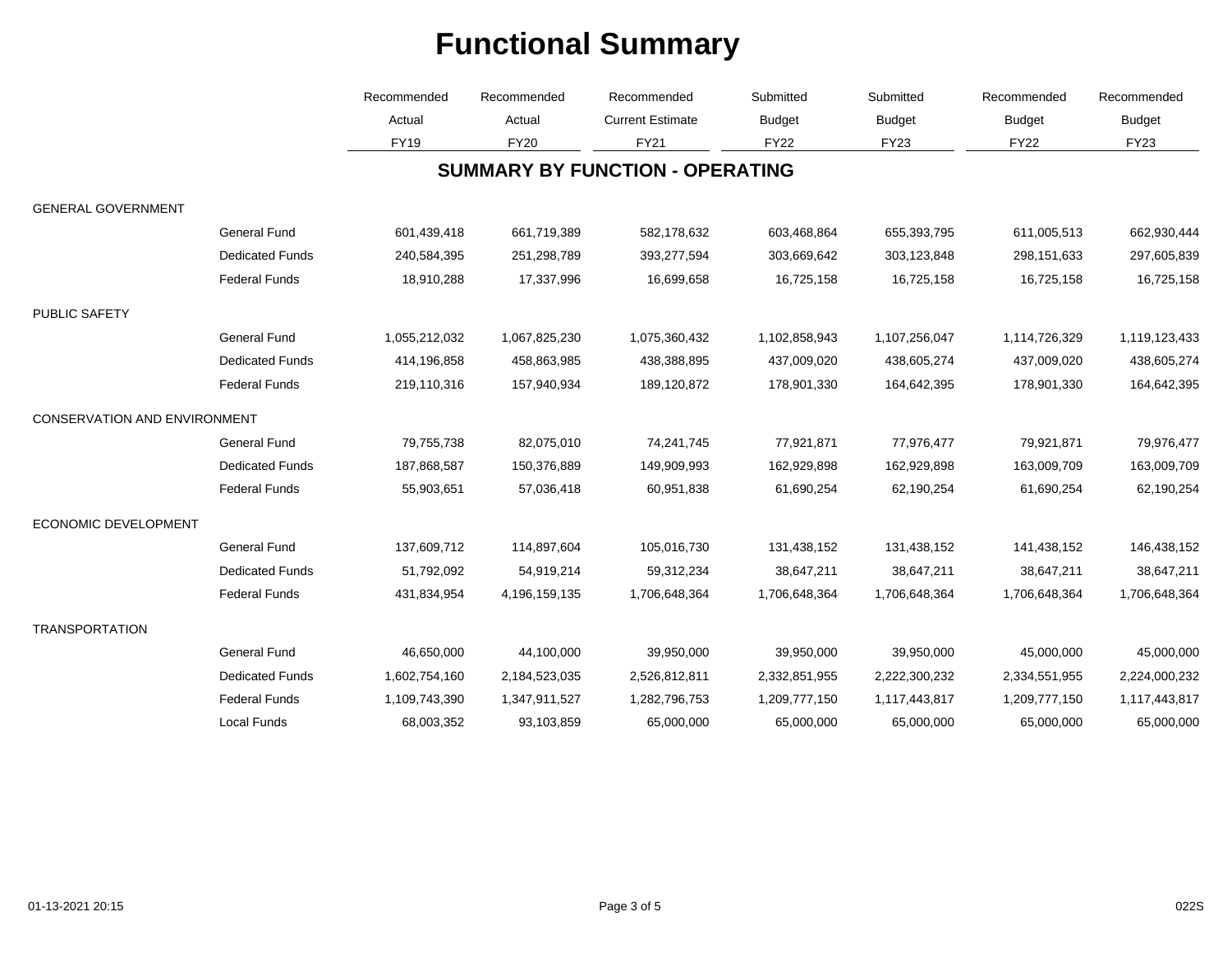|                                  |                        | Recommended<br>Actual | Recommended<br>Actual | Recommended<br><b>Current Estimate</b><br><b>FY21</b> | Submitted<br><b>Budget</b><br><b>FY22</b> | Submitted<br><b>Budget</b><br><b>FY23</b> | Recommended<br><b>Budget</b><br><b>FY22</b> | Recommended<br><b>Budget</b><br><b>FY23</b> |
|----------------------------------|------------------------|-----------------------|-----------------------|-------------------------------------------------------|-------------------------------------------|-------------------------------------------|---------------------------------------------|---------------------------------------------|
|                                  |                        |                       |                       |                                                       |                                           |                                           |                                             |                                             |
|                                  |                        | <b>FY19</b>           | <b>FY20</b>           |                                                       |                                           |                                           |                                             |                                             |
| <b>HEALTH AND HUMAN SERVICES</b> |                        |                       |                       |                                                       |                                           |                                           |                                             |                                             |
|                                  | <b>General Fund</b>    | 4, 167, 165, 473      | 4,161,938,609         | 4,145,092,913                                         | 4,148,356,311                             | 4,147,738,998                             | 4,327,801,320                               | 4,451,009,460                               |
|                                  | <b>Dedicated Funds</b> | 1,945,658,180         | 2,066,933,578         | 2,163,356,147                                         | 2,092,222,397                             | 2,090,865,163                             | 2,056,479,957                               | 2,052,722,723                               |
|                                  | <b>Federal Funds</b>   | 11,376,900,119        | 13,325,547,157        | 15,361,319,797                                        | 15,329,950,267                            | 15,329,767,758                            | 15,333,180,526                              | 15,332,754,731                              |
| <b>EDUCATION</b>                 |                        |                       |                       |                                                       |                                           |                                           |                                             |                                             |
|                                  | <b>General Fund</b>    | 10,463,855,200        | 10,539,859,332        | 10,742,642,124                                        | 10,780,640,767                            | 10,803,607,495                            | 10,957,839,882                              | 11,072,168,713                              |
|                                  | <b>Dedicated Funds</b> | 23,827,554            | 10,155,870            | 50,197,690                                            | 41,412,483                                | 41,412,483                                | 42,276,545                                  | 42,276,545                                  |
|                                  | <b>Federal Funds</b>   | 1,111,069,785         | 1,004,036,677         | 1,480,396,696                                         | 1,040,746,289                             | 1,040,746,289                             | 1,040,746,289                               | 1,040,746,289                               |
|                                  | Local Funds            | $-1,191$              | 55                    | 1,000                                                 | 1,000                                     | 1,000                                     | 1,000                                       | 1,000                                       |
| <b>DISTRIBUTIONS</b>             |                        |                       |                       |                                                       |                                           |                                           |                                             |                                             |
|                                  | <b>General Fund</b>    | 60,236,233            | 60,347,368            | 60,364,160                                            | 60,364,160                                | 60,364,160                                | 60,364,160                                  | 60,364,160                                  |
|                                  | <b>Dedicated Funds</b> | 246,976,903           | 245,791,513           | 246,486,052                                           | 246,486,052                               | 246,486,052                               | 246,486,052                                 | 246,486,052                                 |
| <b>TOTAL OPERATING</b>           |                        |                       |                       |                                                       |                                           |                                           |                                             |                                             |
|                                  | <b>General Fund</b>    | 16,611,923,806        | 16,732,762,542        | 16,824,846,736                                        | 16,944,999,068                            | 17,023,725,124                            | 17,338,097,227                              | 17,637,010,839                              |
|                                  | <b>Dedicated Funds</b> | 4,713,658,729         | 5,422,862,873         | 6,027,741,416                                         | 5,655,228,658                             | 5,544,370,161                             | 5,616,612,082                               | 5,503,353,585                               |
|                                  | <b>Federal Funds</b>   | 14,323,472,503        | 20,105,969,844        | 20,097,933,978                                        | 19,544,438,812                            | 19,438,164,035                            | 19,547,669,071                              | 19,441,151,008                              |
|                                  | Local Funds            | 68,002,161            | 93,103,914            | 65,001,000                                            | 65,001,000                                | 65,001,000                                | 65,001,000                                  | 65,001,000                                  |